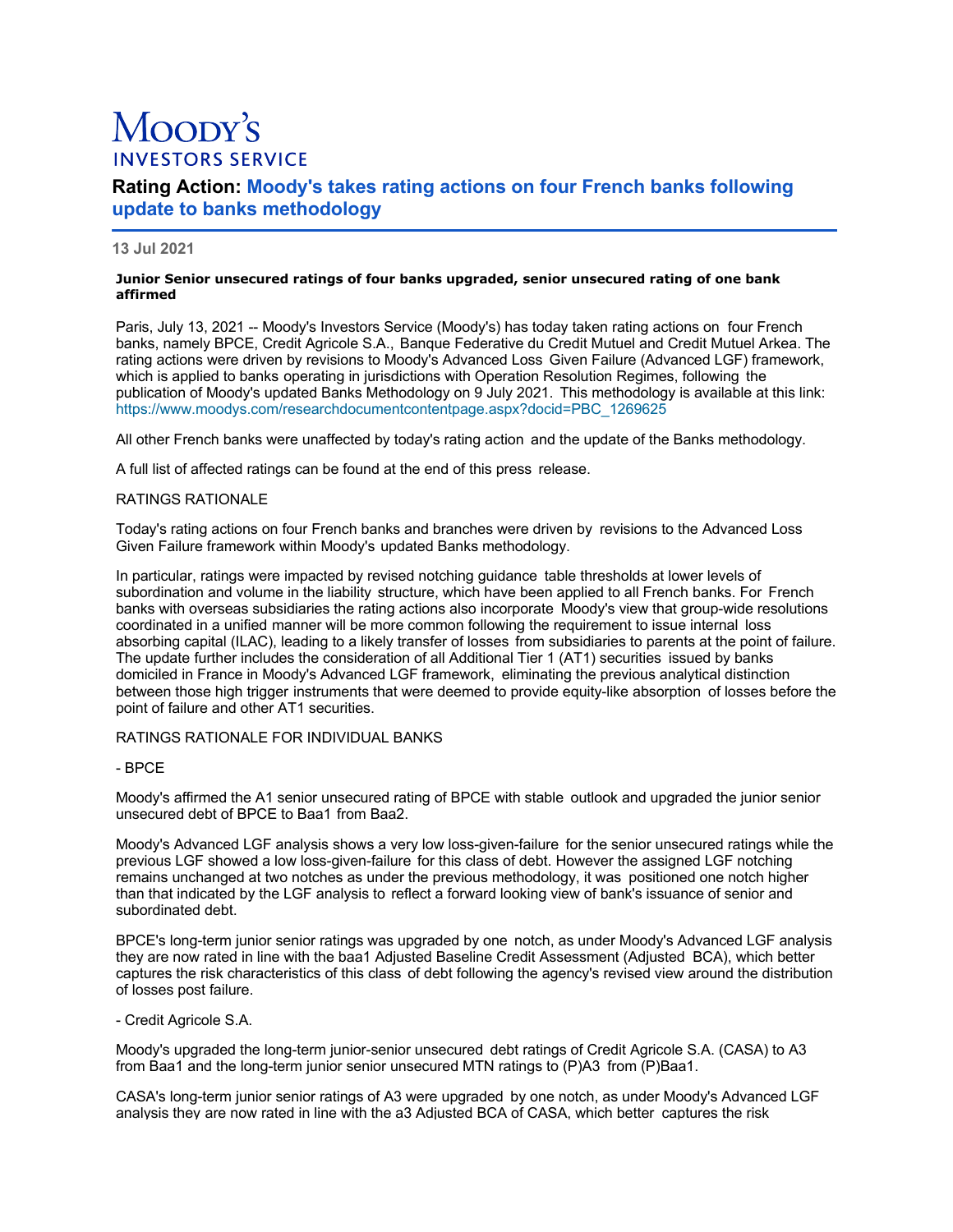analysis they are now rated in line with the a3 Adjusted BCA of CASA, which better captures the risk characteristics of this class of debt following the agency's revised view around the distribution of losses post failure.

#### - Banque Federative du Credit Mutuel

Moody's upgraded the junior senior unsecured debt rating and the junior senior unsecured MTN programme rating of Banque Federative du Credit Mutuel (BFCM) to A3 from Baa1 (and to (P)A3 from (P)Baa1 for the programme).

BFCM's junior senior ratings of A3 were upgraded by one notch, as under Moody's Advanced LGF analysis they are now rated in line with BFCM's BCA of a3, which better captures the risk characteristics of this class of debt following the agency's revised view around the distribution of losses post failure.

# - Credit Mutuel Arkea

Moody's upgraded the junior senior unsecured debt rating and the long-term junior senior unsecured MTN programme rating of Credit Mutuel Arkea to A3 from Baa1 and to (P)A3 from (P)Baa1 for the programme.

Credit Mutuel Arkea's junior senior ratings of A3 were upgraded by one notch, as under Moody's Advanced LGF analysis they are now rated in line with Credit Mutuel Arkea's Adjusted BCA of a3, which better captures the risk characteristics of this class of debt following the agency's revised view around the distribution of losses post failure.

#### **OUTLOOK**

The rating outlook for BPCE remains stable. The rating outlook for the other banks affected by today's rating action remains unchanged.

# FACTORS THAT COULD LEAD TO AN UPGRADE OR DOWNGRADE OF THE RATINGS

The affected long-term senior unsecured debt ratings, issuer ratings and junior senior ratings could be upgraded following an improvement in the standalone creditworthiness of the banks, or an upgrade of the relevant country sovereign debt rating.

The long-term senior unsecured debt ratings and issuer ratings could also be upgraded following a significant increase in the stock of more junior bail-in-able liabilities.

The affected ratings and assessments could be downgraded following a substantial deterioration in the standalone creditworthiness of the banks or following a significant reduction in the stock of bail-in-able liabilities.

#### LIST OF AFFECTED RATINGS

..Issuer: Credit Agricole S.A.

Upgrades:

....Junior Senior Unsecured Regular Bond/Debenture, upgraded to A3 from Baa1

....Junior Senior Unsecured Shelf, upgraded to (P)A3 from (P)Baa1

....Junior Senior Unsecured Medium-Term Note Program, upgraded to (P)A3 from (P)Baa1

..Issuer: Credit Agricole S.A., London Branch

Upgrades:

....Junior Senior Unsecured Regular Bond/Debenture, upgraded to A3 from Baa1

....Junior Senior Unsecured Shelf, upgraded to (P)A3 from (P)Baa1

....Junior Senior Unsecured Medium-Term Note Program, upgraded to (P)A3 from (P)Baa1

..Issuer: Banque Federative du Credit Mutuel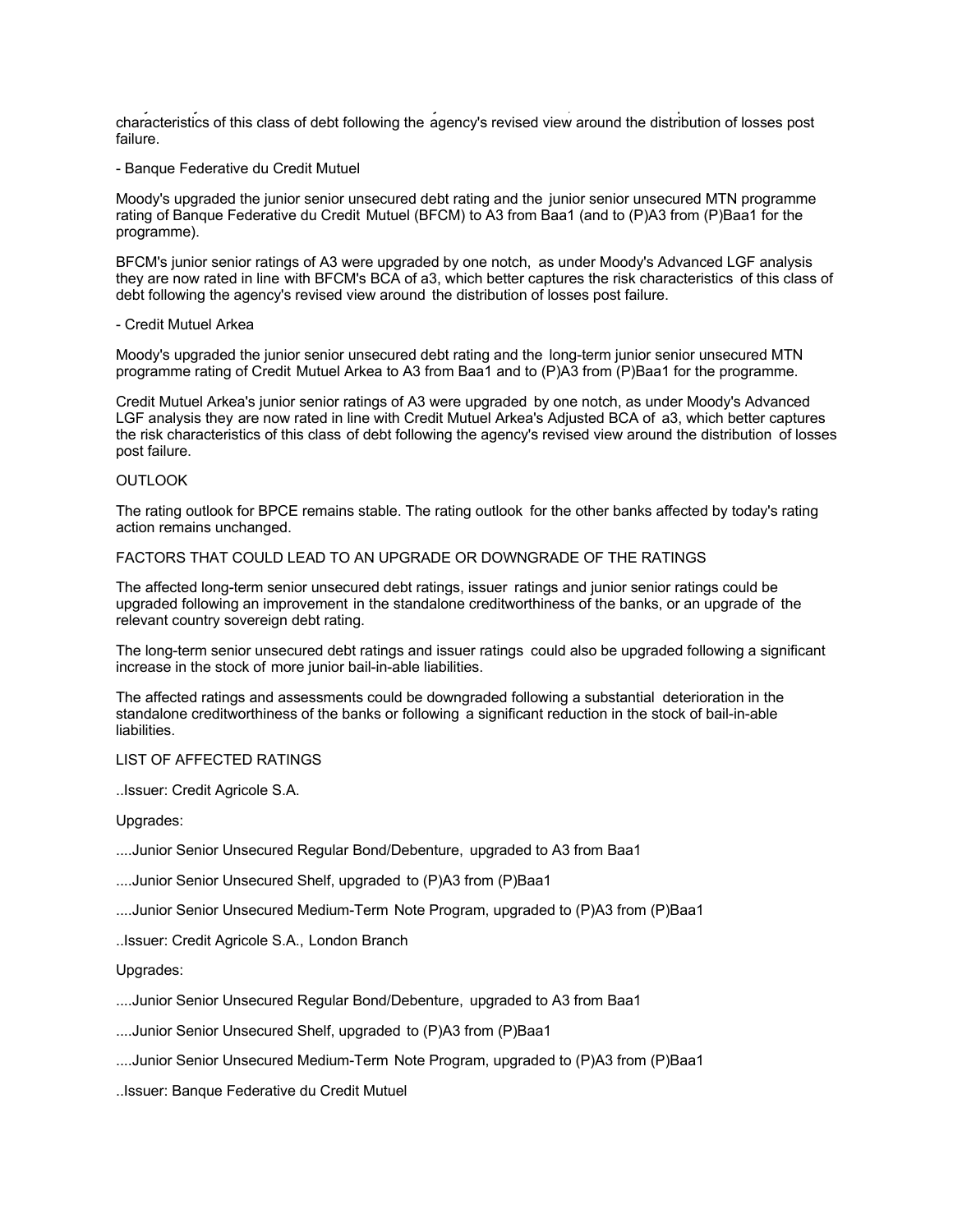# Upgrades:

....Junior Senior Unsecured Regular Bond/Debenture, upgraded to A3 from Baa1

....Junior Senior Unsecured Medium-Term Note Program, upgraded to (P)A3 from (P)Baa1

..Issuer: Credit Mutuel Arkea

Upgrades:

....Junior Senior Unsecured Regular Bond/Debenture, upgraded to A3 from Baa1

....Junior Senior Unsecured Medium-Term Note Program, upgraded to (P)A3 from (P)Baa1

..Issuer: BPCE

Upgrades:

....Junior Senior Unsecured Regular Bond/Debenture, upgraded to Baa1 from Baa2

....Junior Senior Unsecured Shelf, upgraded to (P)Baa1 from (P)Baa2

....Junior Senior Unsecured Medium-Term Note Program, upgraded to (P)Baa1 from (P)Baa2

Affirmations:

....Senior Unsecured Regular Bond/Debenture, affirmed A1, outlook remains Stable

....Backed Senior Unsecured Regular Bond/Debenture, affirmed A1, outlook remains Stable

....Senior Unsecured Shelf, affirmed (P)A1

....Senior Unsecured Medium-Term Note Program, affirmed (P)A1

....Backed Senior Unsecured Medium-Term Note Program, affirmed (P)A1

Outlook Action:

....Outlook remains Stable

..Issuer: Banque Populaire Alsace Lorraine Champagne

Affirmation:

....Senior Unsecured Medium-Term Note Program, affirmed (P)A1

..Issuer: Banque Populaire Aquitaine Centre Atlantique

Affirmation:

....Senior Unsecured Medium-Term Note Program, affirmed (P)A1

..Issuer: Banque Populaire Atlantique

Affirmation:

....Senior Unsecured Medium-Term Note Program, affirmed (P)A1

..Issuer: Banque Populaire Auvergne Rhone Alpes

Affirmation:

....Senior Unsecured Medium-Term Note Program, affirmed (P)A1

....Long-term Issuer Ratings, affirmed A1, outlook remains Stable

Outlook Action: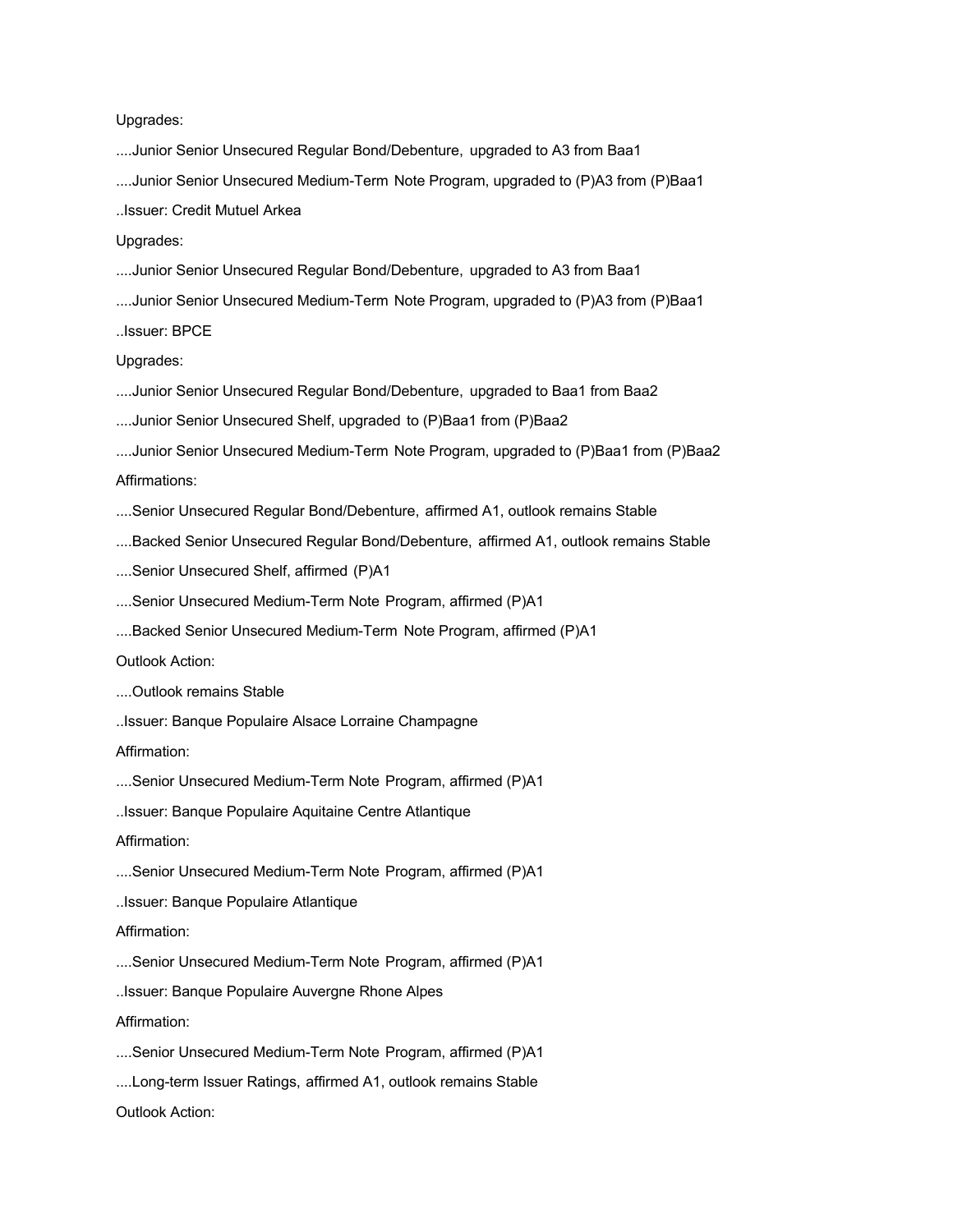....Outlook remains Stable ..Issuer: Banque Populaire de l'Ouest Affirmation: ....Senior Unsecured Medium-Term Note Program, affirmed (P)A1 ..Issuer: Banque Populaire du Massif Central Affirmation: ....Senior Unsecured Medium-Term Note Program, affirmed (P)A1 ..Issuer: Banque Populaire du Nord Affirmation: ....Senior Unsecured Medium-Term Note Program, affirmed (P)A1 ..Issuer: Banque Populaire Grand Ouest Affirmation: ....Senior Unsecured Medium-Term Note Program, affirmed (P)A1 ..Issuer: Banque Populaire Rives de Paris Affirmation: ....Senior Unsecured Medium-Term Note Program, affirmed (P)A1 ..Issuer: Banque Populaire Val de France Affirmation: ....Senior Unsecured Medium-Term Note Program, affirmed (P)A1 ..Issuer: BRED-Banque Populaire Upgrades: ....Junior Senior Unsecured Medium-Term Note Program, upgraded to (P)Baa1 from (P)Baa2 Affirmations: ....Senior Unsecured Medium-Term Note Program, affirmed (P)A1 ..Issuer: Caisses d'Epargne Participations Affirmations: ....Senior Unsecured Regular Bond/Debenture, affirmed A1, outlook remains Stable (Assumed by BPCE) ..Issuer: CASDEN - Banque Populaire Affirmation: ....Senior Unsecured Medium-Term Note Program, affirmed (P)A1 ..Issuer: Credit Cooperatif Affirmation: ....Senior Unsecured Medium-Term Note Program, affirmed (P)A1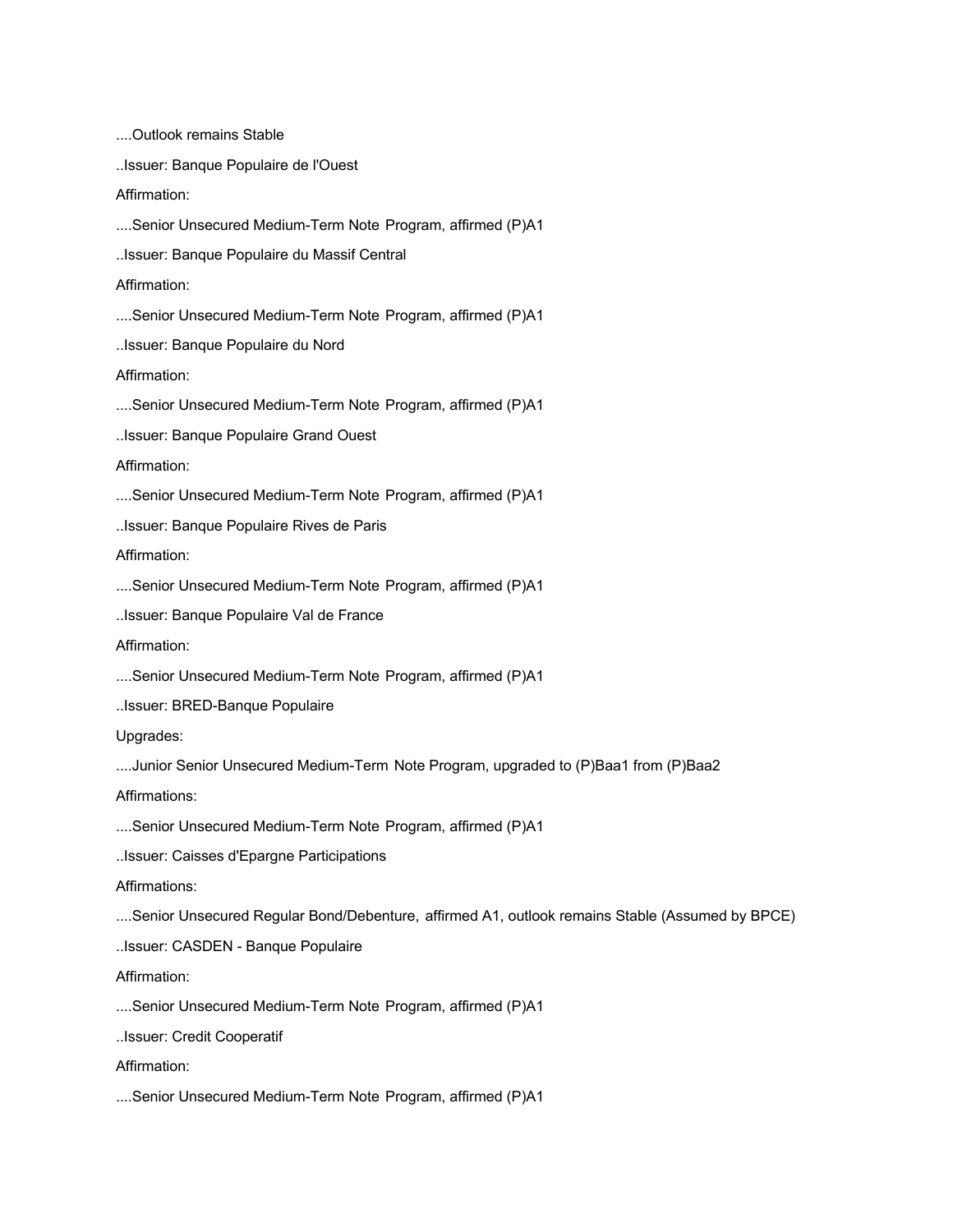..Issuer: Credit Foncier de France

Affirmation:

....Senior Unsecured Medium-Term Note Program, affirmed (P)A1

..Issuer: IXIS Corporate & Investment Bank

Affirmations:

....Backed Senior Unsecured Regular Bond/Debenture, affirmed A1, outlook remains Stable (Assumed by Natixis)

....Backed Senior Unsecured Medium-Term Note Program, affirmed (P)A1

..Issuer: Natixis

Affirmations:

....Senior Unsecured Regular Bond/Debenture, affirmed A1, outlook remains Stable

....Senior Unsecured Medium-Term Note Program, affirmed (P)A1

- ....Backed Senior Unsecured Medium-Term Note Program, affirmed (P)A1
- ....Long-term Issuer Rating, affirmed A1, outlook remains Stable

Outlook Action:

....Outlook remains Stable

..Issuer: Natixis Funding Corp.

Affirmations:

....Backed Long-term Issuer Ratings, affirmed A1, outlook remains Stable

Outlook Action:

- ....Outlook remains Stable
- ..Issuer: Natixis Securities Americas LLC

Affirmations:

....Backed Long-term Issuer Ratings, affirmed A1, outlook remains Stable

Outlook Action:

- ....Outlook remains Stable
- ..Issuer: Natixis Loan Funding-Comp BPCE

Affirmations:

- ....Backed Senior Unsecured Regular Bond/Debenture, affirmed A1, outlook remains Stable
- ....Backed Senior Unsecured Medium-Term Note Program, affirmed (P)A1

Outlook Action:

- ....Outlook remains Stable
- ..Issuer: NATIXIS Structured Products Limited

Affirmations: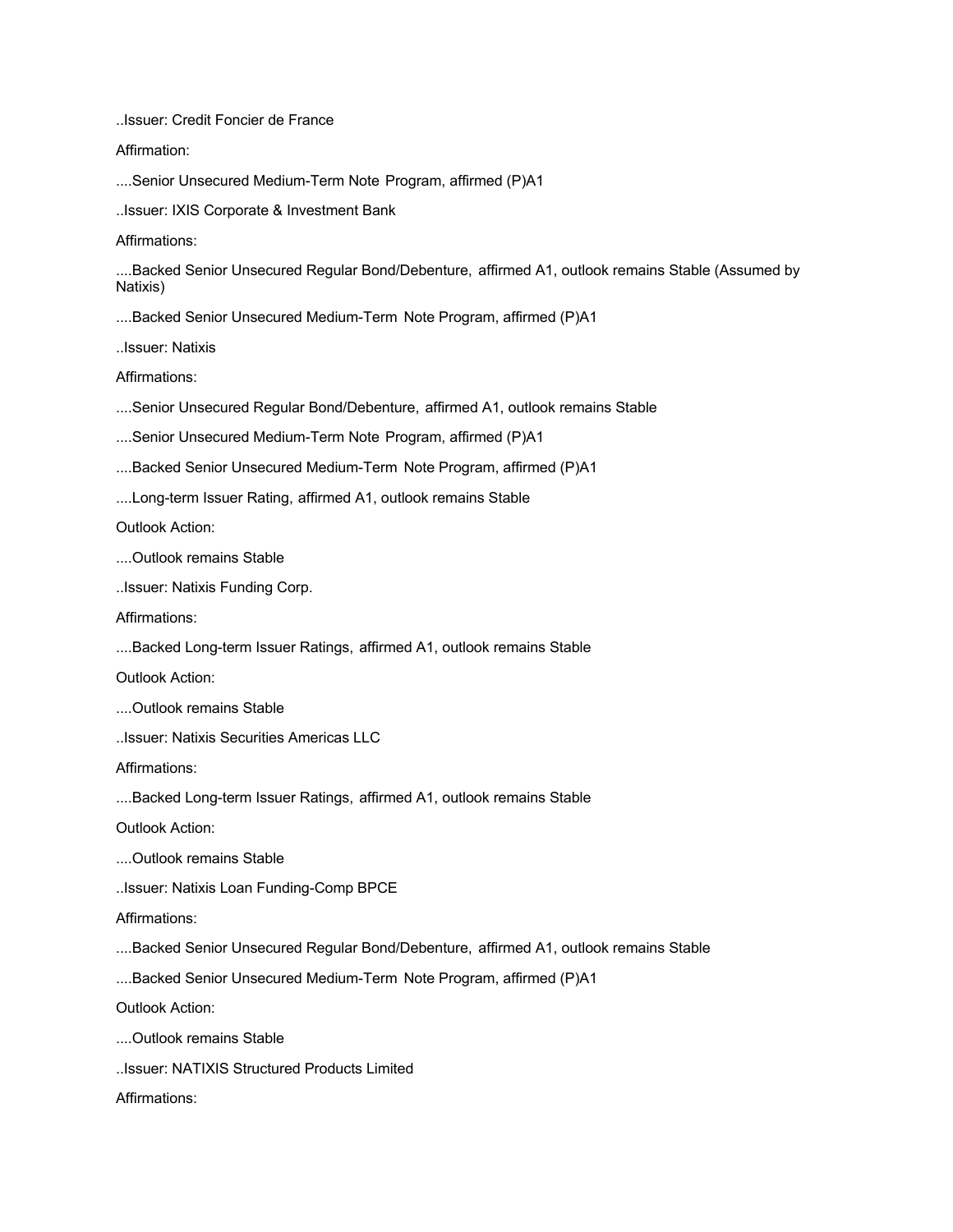- ....Backed Senior Unsecured Regular Bond/Debenture, affirmed A1, outlook remains Stable
- ....Backed Senior Unsecured Medium-Term Note Program, affirmed (P)A1

Outlook Action:

- ....Outlook remains Stable
- ..Issuer: Natixis US Medium-Term Note Program LLC
- Affirmations:
- ....Backed Senior Unsecured Regular Bond/Debenture, affirmed A1, outlook remains Stable
- ....Backed Senior Unsecured Medium-Term Note Program, affirmed (P)A1

Outlook Action:

- ....Outlook remains Stable
- ..Issuer: Natixis, New York Branch

Affirmation:

....Senior Unsecured Medium-Term Note Program, affirmed (P)A1

#### PRINCIPAL METHODOLOGY

The principal methodology used in these ratings was Banks Methodology published in July 2021 and available at [https://www.moodys.com/researchdocumentcontentpage.aspx?docid=PBC\\_1269625](https://www.moodys.com/researchdocumentcontentpage.aspx?docid=PBC_1269625) . Alternatively, please see the Rating Methodologies page on www.moodys.com for a copy of this methodology.

#### REGULATORY DISCLOSURES

For further specification of Moody's key rating assumptions and sensitivity analysis, see the sections Methodology Assumptions and Sensitivity to Assumptions in the disclosure form. Moody's Rating Symbols and [Definitions can be found at: https://www.moodys.com/researchdocumentcontentpage.aspx?](https://www.moodys.com/researchdocumentcontentpage.aspx?docid=PBC_79004) docid=PBC\_79004.

For ratings issued on a program, series, category/class of debt or security this announcement provides certain regulatory disclosures in relation to each rating of a subsequently issued bond or note of the same series, category/class of debt, security or pursuant to a program for which the ratings are derived exclusively from existing ratings in accordance with Moody's rating practices. For ratings issued on a support provider, this announcement provides certain regulatory disclosures in relation to the credit rating action on the support provider and in relation to each particular credit rating action for securities that derive their credit ratings from the support provider's credit rating. For provisional ratings, this announcement provides certain regulatory disclosures in relation to the provisional rating assigned, and in relation to a definitive rating that may be assigned subsequent to the final issuance of the debt, in each case where the transaction structure and terms have not changed prior to the assignment of the definitive rating in a manner that would have affected the rating. For further information please see the ratings tab on the issuer/entity page for the respective issuer on www.moodys.com.

For any affected securities or rated entities receiving direct credit support from the primary entity(ies) of this credit rating action, and whose ratings may change as a result of this credit rating action, the associated regulatory disclosures will be those of the guarantor entity. Exceptions to this approach exist for the following disclosures, if applicable to jurisdiction: Ancillary Services, Disclosure to rated entity, Disclosure from rated entity.

The ratings have been disclosed to the rated entity or its designated agent(s) and issued with no amendment resulting from that disclosure.

These ratings are solicited. Please refer to Moody's Policy for Designating and Assigning Unsolicited Credit Ratings available on its website www.moodys.com.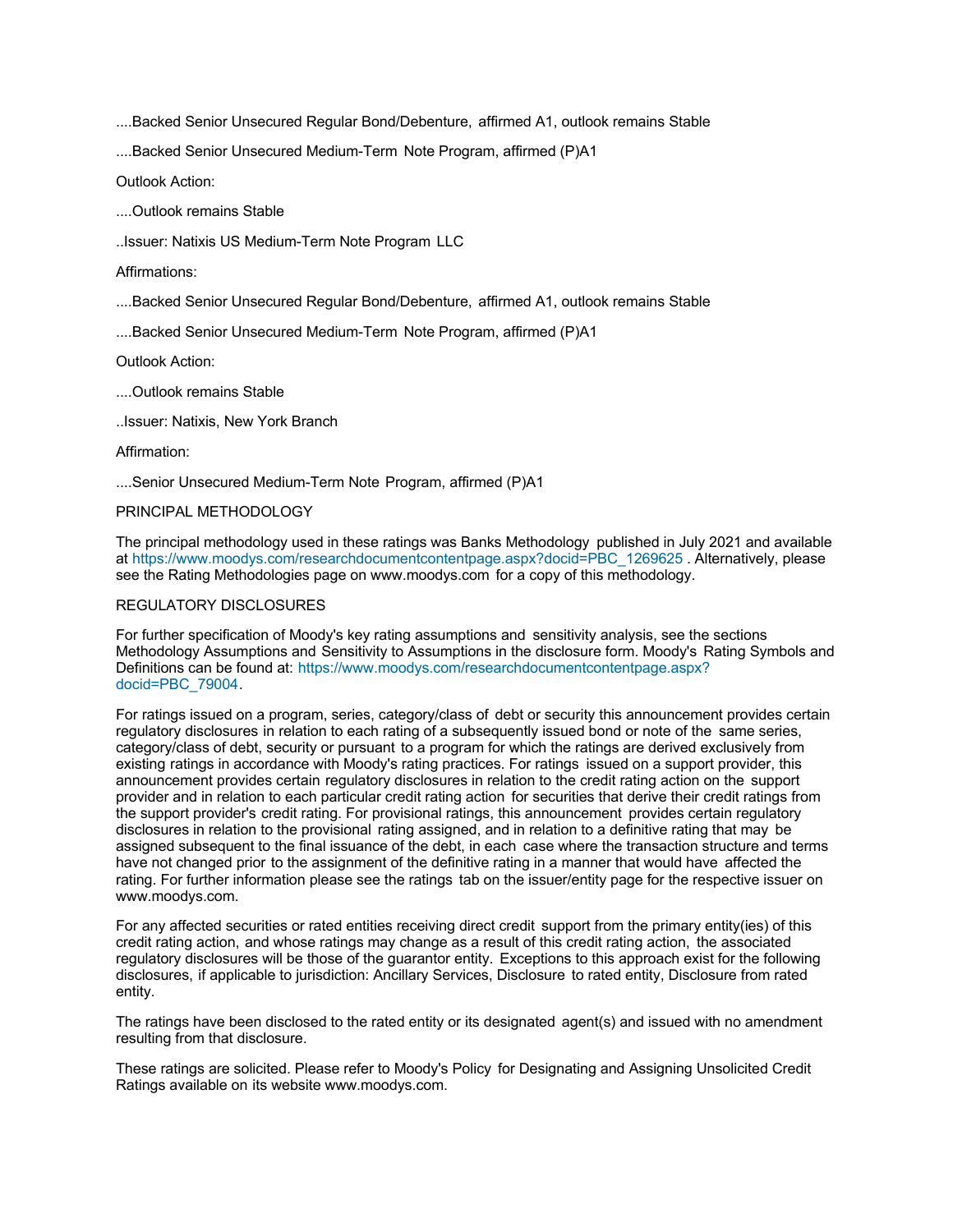Regulatory disclosures contained in this press release apply to the credit rating and, if applicable, the related rating outlook or rating review.

Moody's general principles for assessing environmental, social and governance (ESG) risks in our credit analysis can be found at http://www.moodys.com/researchdocumentcontentpage.aspx?docid=PBC 1288435 .

The Global Scale Credit Rating on this Credit Rating Announcement was issued by one of Moody's affiliates outside the UK and is endorsed by Moody's Investors Service Limited, One Canada Square, Canary Wharf, London E14 5FA under the law applicable to credit rating agencies in the UK. Further information on the UK endorsement status and on the Moody's office that issued the credit rating is available on www.moodys.com.

The below contact information is provided for information purposes only. Please see the ratings tab of the issuer page at www.moodys.com, for each of the ratings covered, Moody's disclosures on the lead rating analyst and the Moody's legal entity that has issued the ratings.

Please see www.moodys.com for any updates on changes to the lead rating analyst and to the Moody's legal entity that has issued the rating.

Please see the ratings tab on the issuer/entity page on www.moodys.com for additional regulatory disclosures for each credit rating.

Yasuko Nakamura VP - Senior Credit Officer Financial Institutions Group Moody's France SAS 96 Boulevard Haussmann Paris 75008 France JOURNALISTS: 44 20 7772 5456 Client Service: 44 20 7772 5454

Alain Laurin Associate Managing Director Financial Institutions Group JOURNALISTS: 44 20 7772 5456 Client Service: 44 20 7772 5454

Releasing Office: Moody's France SAS 96 Boulevard Haussmann Paris 75008 France JOURNALISTS: 44 20 7772 5456 Client Service: 44 20 7772 5454



© 2021 Moody's Corporation, Moody's Investors Service, Inc., Moody's Analytics, Inc. and/or their licensors and affiliates (collectively, "MOODY'S"). All rights reserved.

**CREDIT RATINGS ISSUED BY MOODY'S CREDIT RATINGS AFFILIATES ARE THEIR CURRENT OPINIONS OF THE RELATIVE FUTURE CREDIT RISK OF ENTITIES, CREDIT COMMITMENTS, OR DEBT OR DEBT-LIKE SECURITIES, AND MATERIALS, PRODUCTS, SERVICES AND INFORMATION PUBLISHED BY MOODY'S (COLLECTIVELY, "PUBLICATIONS") MAY INCLUDE SUCH CURRENT OPINIONS. MOODY'S DEFINES CREDIT RISK AS THE RISK THAT AN ENTITY MAY NOT MEET ITS CONTRACTUAL FINANCIAL OBLIGATIONS AS THEY COME DUE AND ANY ESTIMATED FINANCIAL LOSS IN THE EVENT OF DEFAULT OR IMPAIRMENT. SEE APPLICABLE MOODY'S RATING SYMBOLS AND DEFINITIONS PUBLICATION FOR INFORMATION ON THE TYPES OF CONTRACTUAL FINANCIAL OBLIGATIONS ADDRESSED BY MOODY'S CREDIT RATINGS. CREDIT RATINGS DO NOT ADDRESS ANY OTHER RISK, INCLUDING BUT NOT**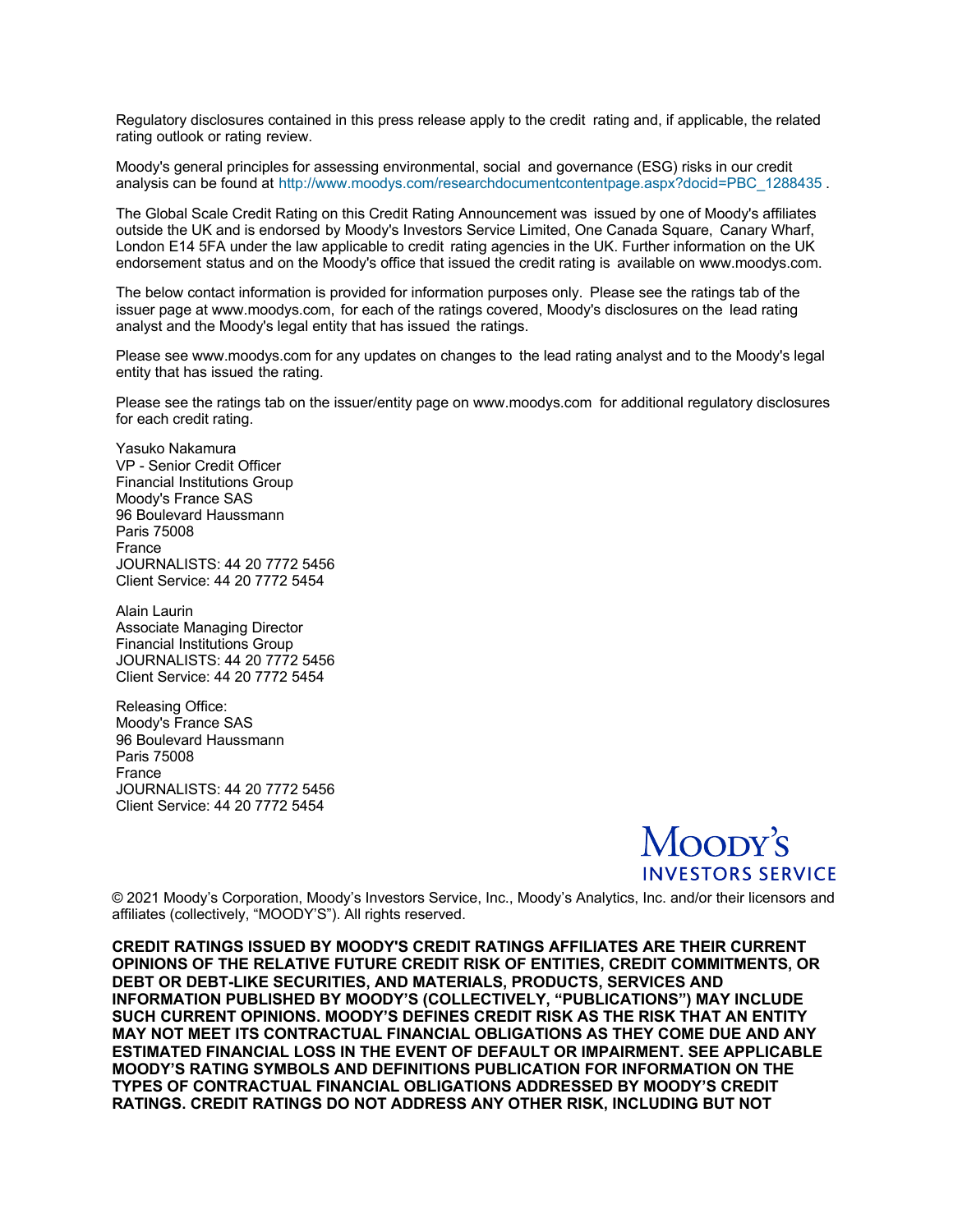**LIMITED TO: LIQUIDITY RISK, MARKET VALUE RISK, OR PRICE VOLATILITY. CREDIT RATINGS, NON-CREDIT ASSESSMENTS ("ASSESSMENTS"), AND OTHER OPINIONS INCLUDED IN MOODY'S PUBLICATIONS ARE NOT STATEMENTS OF CURRENT OR HISTORICAL FACT. MOODY'S PUBLICATIONS MAY ALSO INCLUDE QUANTITATIVE MODEL-BASED ESTIMATES OF CREDIT RISK AND RELATED OPINIONS OR COMMENTARY PUBLISHED BY MOODY'S ANALYTICS, INC. AND/OR ITS AFFILIATES. MOODY'S CREDIT RATINGS, ASSESSMENTS, OTHER OPINIONS AND PUBLICATIONS DO NOT CONSTITUTE OR PROVIDE INVESTMENT OR FINANCIAL ADVICE, AND MOODY'S CREDIT RATINGS, ASSESSMENTS, OTHER OPINIONS AND PUBLICATIONS ARE NOT AND DO NOT PROVIDE RECOMMENDATIONS TO PURCHASE, SELL, OR HOLD PARTICULAR SECURITIES. MOODY'S CREDIT RATINGS, ASSESSMENTS, OTHER OPINIONS AND PUBLICATIONS DO NOT COMMENT ON THE SUITABILITY OF AN INVESTMENT FOR ANY PARTICULAR INVESTOR. MOODY'S ISSUES ITS CREDIT RATINGS, ASSESSMENTS AND OTHER OPINIONS AND PUBLISHES ITS PUBLICATIONS WITH THE EXPECTATION AND UNDERSTANDING THAT EACH INVESTOR WILL, WITH DUE CARE, MAKE ITS OWN STUDY AND EVALUATION OF EACH SECURITY THAT IS UNDER CONSIDERATION FOR PURCHASE, HOLDING, OR SALE.** 

MOODY'S CREDIT RATINGS, ASSESSMENTS, OTHER OPINIONS, AND PUBLICATIONS ARE NOT INTENDED FOR USE BY RETAIL INVESTORS AND IT WOULD BE RECKLESS AND INAPPROPRIATE FOR RETAIL INVESTORS TO USE MOODY'S CREDIT RATINGS, ASSESSMENTS, OTHER OPINIONS OR PUBLICATIONS WHEN MAKING AN INVESTMENT DECISION. IF IN DOUBT YOU SHOULD CONTACT YOUR FINANCIAL OR OTHER PROFESSIONAL ADVISER.

ALL INFORMATION CONTAINED HEREIN IS PROTECTED BY LAW, INCLUDING BUT NOT LIMITED TO, COPYRIGHT LAW, AND NONE OF SUCH INFORMATION MAY BE COPIED OR OTHERWISE REPRODUCED, REPACKAGED, FURTHER TRANSMITTED, TRANSFERRED, DISSEMINATED, REDISTRIBUTED OR RESOLD, OR STORED FOR SUBSEQUENT USE FOR ANY SUCH PURPOSE, IN WHOLE OR IN PART, IN ANY FORM OR MANNER OR BY ANY MEANS WHATSOEVER, BY ANY PERSON WITHOUT MOODY'S PRIOR WRITTEN CONSENT.

MOODY'S CREDIT RATINGS, ASSESSMENTS, OTHER OPINIONS AND PUBLICATIONS ARE NOT INTENDED FOR USE BY ANY PERSON AS A BENCHMARK AS THAT TERM IS DEFINED FOR REGULATORY PURPOSES AND MUST NOT BE USED IN ANY WAY THAT COULD RESULT IN THEM BEING CONSIDERED A BENCHMARK.

All information contained herein is obtained by MOODY'S from sources believed by it to be accurate and reliable. Because of the possibility of human or mechanical error as well as other factors, however, all information contained herein is provided "AS IS" without warranty of any kind. MOODY'S adopts all necessary measures so that the information it uses in assigning a credit rating is of sufficient quality and from sources MOODY'S considers to be reliable including, when appropriate, independent third-party sources. However, MOODY'S is not an auditor and cannot in every instance independently verify or validate information received in the rating process or in preparing its Publications.

To the extent permitted by law, MOODY'S and its directors, officers, employees, agents, representatives, licensors and suppliers disclaim liability to any person or entity for any indirect, special, consequential, or incidental losses or damages whatsoever arising from or in connection with the information contained herein or the use of or inability to use any such information, even if MOODY'S or any of its directors, officers, employees, agents, representatives, licensors or suppliers is advised in advance of the possibility of such losses or damages, including but not limited to: (a) any loss of present or prospective profits or (b) any loss or damage arising where the relevant financial instrument is not the subject of a particular credit rating assigned by MOODY'S.

To the extent permitted by law, MOODY'S and its directors, officers, employees, agents, representatives, licensors and suppliers disclaim liability for any direct or compensatory losses or damages caused to any person or entity, including but not limited to by any negligence (but excluding fraud, willful misconduct or any other type of liability that, for the avoidance of doubt, by law cannot be excluded) on the part of, or any contingency within or beyond the control of, MOODY'S or any of its directors, officers, employees, agents, representatives, licensors or suppliers, arising from or in connection with the information contained herein or the use of or inability to use any such information.